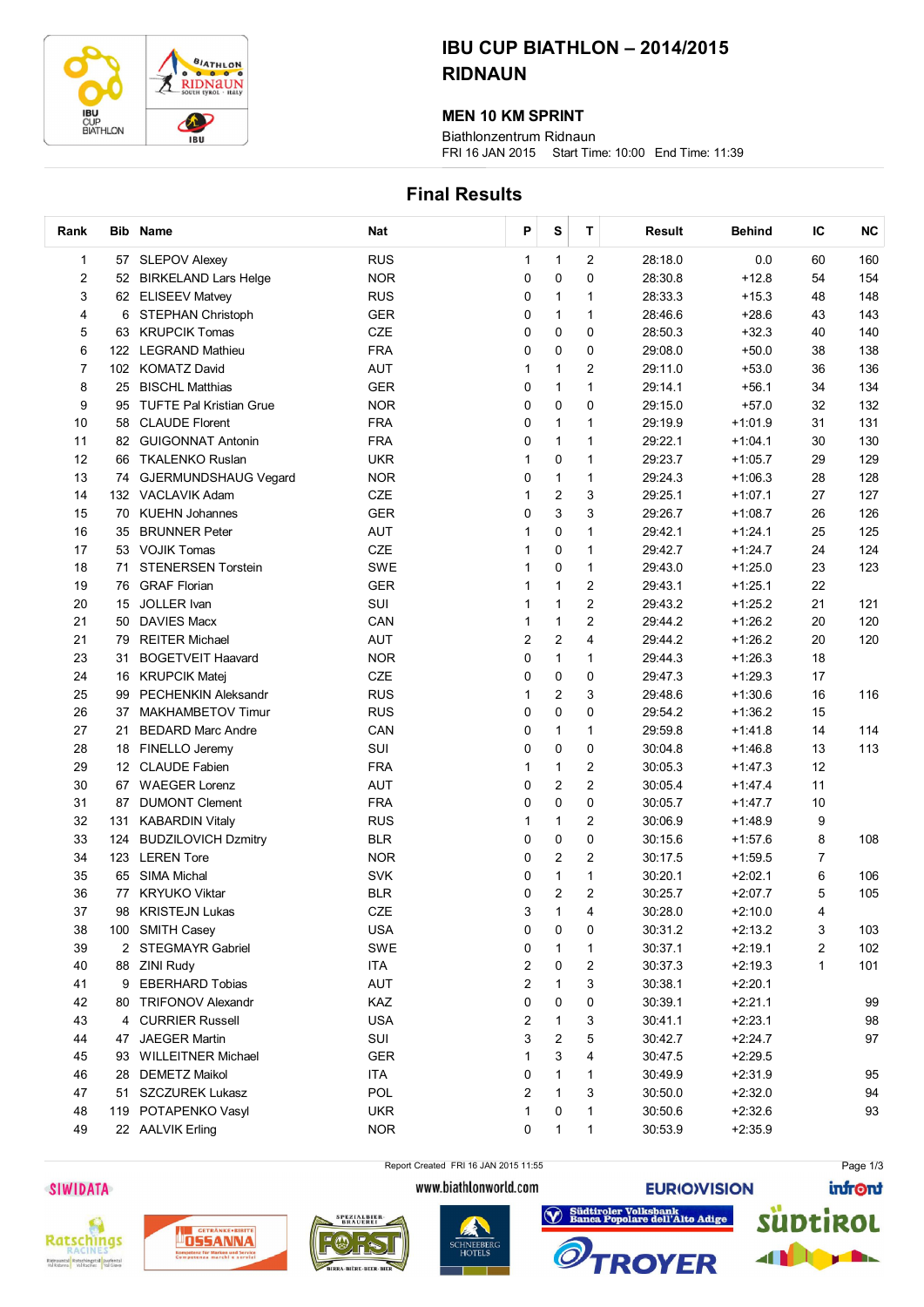

# IBU CUP BIATHLON – 2014/2015 RIDNAUN

#### MEN 10 KM SPRINT

FRI 16 JAN 2015 Start Time: 10:00 End Time: 11:39 Biathlonzentrum Ridnaun

### Final Results

| Rank |              | Bib Name                    | Nat        | Ρ | S              | Т              | Result  | <b>Behind</b> | IС | <b>NC</b> |
|------|--------------|-----------------------------|------------|---|----------------|----------------|---------|---------------|----|-----------|
| 50   | 111          | <b>SERBAN Denis</b>         | ROU        | 0 | 1              | 1              | 30:57.4 | $+2:39.4$     |    | 91        |
| 51   | 23           | OVCHINNIKOV Nikita          | <b>RUS</b> | 1 | $\overline{2}$ | 3              | 30:58.4 | $+2:40.4$     |    |           |
| 52   | 60           | <b>DUTTO Pietro</b>         | <b>ITA</b> | 1 | $\mathbf{1}$   | $\overline{c}$ | 31:01.8 | $+2:43.8$     |    | 89        |
| 53   | 61           | <b>KALJUNEN Mika</b>        | <b>FIN</b> | 1 | $\overline{c}$ | 3              | 31:03.9 | $+2:45.9$     |    | 88        |
| 54   | 54           | <b>MONTELLO Giuseppe</b>    | <b>ITA</b> | 1 | 2              | 3              | 31:06.3 | $+2:48.3$     |    |           |
| 55   | 13           | <b>MARTINELLI Christian</b> | <b>ITA</b> | 1 | 4              | 5              | 31:10.0 | $+2:52.0$     |    |           |
| 56   | 44           | JUN JeUk                    | <b>KOR</b> | 0 | $\mathbf{1}$   | $\mathbf{1}$   | 31:10.2 | $+2:52.2$     |    | 85        |
| 57   | 59           | <b>PARTALOV Dimitar</b>     | <b>BUL</b> | 0 | $\mathbf 0$    | 0              | 31:11.2 | $+2:53.2$     |    | 84        |
| 58   | 10           | <b>IVKO Maksym</b>          | <b>UKR</b> | 0 | 1              | 1              | 31:11.7 | $+2:53.7$     |    | 83        |
| 59   | 89           | SIMOLA Ville                | <b>FIN</b> | 0 | 2              | 2              | 31:13.2 | $+2:55.2$     |    | 82        |
| 60   | 48           | <b>TREIER Jan</b>           | <b>EST</b> | 0 | $\mathbf{1}$   | 1              | 31:14.7 | $+2:56.7$     |    | 81        |
| 61   | 96           | <b>IHNATIEV Dmytro</b>      | <b>UKR</b> | 0 | 0              | 0              | 31:16.6 | $+2:58.6$     |    |           |
| 62   | 126          | <b>GAVRILA Stefan</b>       | <b>ROU</b> | 1 | 1              | $\overline{c}$ | 31:21.9 | $+3:03.9$     |    | 79        |
| 63   | 104          | JAKUBOWICZ Grzegorz         | POL        | 0 | $\mathbf 0$    | 0              | 31:24.6 | $+3:06.6$     |    | 78        |
| 64   | 114          | <b>BARTKO Simon</b>         | <b>SVK</b> | 0 | 2              | 2              | 31:25.8 | $+3:07.8$     |    | 77        |
| 65   | 101          | <b>TAMBORNINO Eligius</b>   | SUI        | 1 | 4              | 5              | 31:26.5 | $+3:08.5$     |    |           |
| 66   | 121          | <b>CHENAL Thierry</b>       | <b>ITA</b> | 2 | 1              | 3              | 31:26.7 | $+3:08.7$     |    |           |
| 67   |              | 72 OBLAK Lenart             | <b>SLO</b> | 3 | $\pmb{0}$      | 3              | 31:32.3 | $+3:14.3$     |    | 74        |
| 68   | 41           | <b>UNGUREANU Marius</b>     | ROU        | 0 | $\mathbf{1}$   | 1              | 31:32.6 | $+3:14.6$     |    | 73        |
| 69   | 91           | <b>VARABEI Maksim</b>       | <b>BLR</b> | 2 | $\mathbf{1}$   | 3              | 31:32.8 | $+3:14.8$     |    | 72        |
| 70   | 133          | <b>HAUMER Thomas</b>        | AUT        | 0 | 3              | 3              | 31:34.4 | $+3:16.4$     |    |           |
| 71   | 135          | <b>NAWRATH Philipp</b>      | <b>GER</b> | 2 | 3              | 5              | 31:35.2 | $+3:17.2$     |    |           |
| 72   | 8            | DOMBROVSKI Karol            | LTU        | 2 | 0              | 2              | 31:39.0 | $+3:21.0$     |    | 69        |
| 73   | 84           | <b>SUSLAVICIUS Rokas</b>    | LTU        | 0 | 1              | 1              | 31:39.5 | $+3:21.5$     |    | 68        |
| 74   |              | 112 GERDZHIKOV Dimitar      | <b>BUL</b> | 0 | 2              | $\overline{c}$ | 31:44.5 | $+3:26.5$     |    | 67        |
| 75   |              | 78 ROBERTS Wynn             | <b>USA</b> | 0 | 3              | 3              | 31:44.7 | $+3:26.7$     |    | 66        |
| 76   | 19           | <b>BESSOV Ruslan</b>        | KAZ        | 0 | $\mathbf 0$    | 0              | 31:51.7 | $+3:33.7$     |    | 65        |
| 77   | 43           | <b>HRKALOVIC Emir</b>       | <b>SRB</b> | 0 | 1              | 1              | 31:58.5 | $+3:40.5$     |    | 64        |
| 78   | 49           | <b>PRAULITIS Toms</b>       | LAT        | 1 | 1              | 2              | 32:01.9 | $+3:43.9$     |    | 63        |
| 79   | 34           | <b>PATRIJUKS Aleksandrs</b> | LAT        | 1 | 2              | 3              | 32:09.9 | $+3:51.9$     |    | 62        |
| 80   |              | 92 KIM Yonggyu              | <b>KOR</b> | 1 | 3              | $\overline{4}$ | 32:11.1 | $+3:53.1$     |    | 61        |
| 81   | 130          | KIM Jongmin                 | <b>KOR</b> | 1 | 2              | 3              | 32:14.2 | $+3:56.2$     |    | 59        |
| 82   | 29           | DYUZHEV Dmitriy             | <b>BLR</b> | 3 | 4              | 7              | 32:16.4 | $+3:58.4$     |    |           |
| 83   | 115          | <b>KHAMITGATIN Timur</b>    | KAZ        | 1 | 3              | 4              | 32:19.8 | $+4:01.8$     |    | 55        |
| 84   | 3            | <b>TALIHAERM Johan</b>      | <b>EST</b> | 3 | 0              | 3              | 32:25.8 | $+4:07.8$     |    | 53        |
| 85   | $\mathbf{1}$ | SINAPOV Anton               | <b>BUL</b> | 1 | 2              | 3              | 32:30.4 | $+4:12.4$     |    | 51        |
| 86   |              | 24 KUBALIAK Michal          | <b>SVK</b> | 2 | 3              | 5              | 32:30.5 | $+4:12.5$     |    | 49        |
| 87   |              | 36 LEE Su-Young             | <b>KOR</b> | 1 | 3              | 4              | 32:33.8 | $+4:15.8$     |    |           |
| 88   |              | 134 NAUMIK Sergey           | KAZ        | 1 | 3              | 4              | 32:35.8 | $+4:17.8$     |    |           |
| 89   |              | 129 RUSSI Kevin             | SUI        | 0 | 0              | 0              | 32:39.3 | $+4:21.3$     |    |           |
| 90   | 20           | <b>RAATIKAINEN Antti</b>    | <b>FIN</b> | 2 | 2              | 4              | 32:40.5 | $+4:22.5$     |    | 41        |
| 91   | 27           | <b>MORTON Damon</b>         | <b>AUS</b> | 2 | 0              | 2              | 32:44.7 | $+4:26.7$     |    | 39        |
| 92   |              | 86 KOOLMEISTER Jaan         | <b>EST</b> | 0 | 0              | 0              | 32:46.7 | $+4:28.7$     |    | 37        |
| 93   | 26           | <b>USTUNTAS Ahmet</b>       | <b>TUR</b> | 0 | 1              | 1              | 33:01.3 | +4:43.3       |    | 35        |
| 94   |              | 45 POP Gheorghe             | ROU        | 1 | 4              | 5              | 33:07.7 | $+4:49.7$     |    |           |
| 95   | 39           | <b>GOMBOS Karoly</b>        | <b>HUN</b> | 2 | 2              | 4              | 33:08.7 | $+4:50.7$     |    | 31        |
| 96   |              | 73 TANG Jinle               | <b>CHN</b> | 1 | 2              | 3              | 33:09.1 | $+4:51.1$     |    | 29        |
| 97   | 90           | <b>NEUMANN Matthew</b>      | CAN        | 3 | 3              | 6              | 33:09.6 | +4:51.6       |    | 27        |
| 98   |              | 14 REN Long                 | <b>CHN</b> | 1 | 3              | 4              | 33:22.1 | $+5:04.1$     |    | 25        |

#### **SIWIDATA**









www.biathlonworld.com

Report Created FRI 16 JAN 2015 11:55





Page 2/3